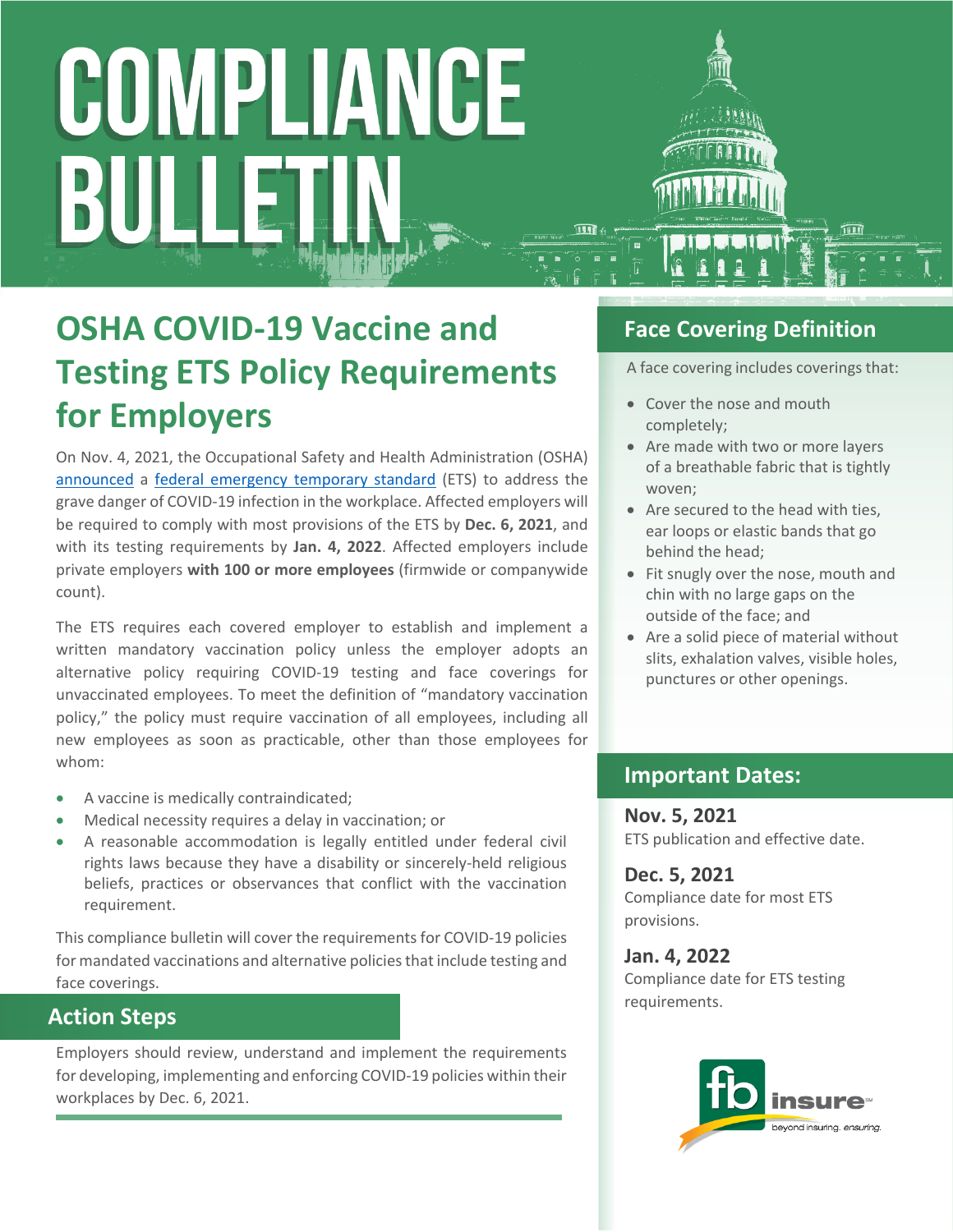## **COMPLIANCE BULLETIN**



#### **COVID-19 Vaccine Policy Overview**

In the ETS, OSHA states it believes that requiring or strongly encouraging vaccination is the most effective and efficient control for reducing COVID-19. OSHA's statements also indicate it believes vaccination is key to ensuring the protection of workers against the grave danger of exposure to SARS-CoV-2 in the workplace. Therefore, OSHA requires employers to implement a written mandatory vaccination policy but will allow for an alternative policy that allows employees to choose either to be fully vaccinated or to be regularly tested and wear a face covering.

 $\sum_{i=1}^{n}$ 

The ETS requires covered employers to develop, implement and enforce written policies on COVID-19 vaccination for their workforces. A valid policy must require each employee to be fully vaccinated unless they fall into one of three categories mentioned above. A policy must also require all new employees to be vaccinated as soon as practicable.

#### **Developing and Implementing a Valid Policy**

#### **COVID-19 Vaccination and Testing Policy Requirements**

Effective written policies will explain vaccination and testing requirements for unvaccinated employees as well as how employers will implement and enforce those policies. Testing requirements differ for employees who report at least once every seven days to a workplace compared to those who do not. Thus, these policies may describe different testing procedures for those different groups of employees, depending on how often they physically report to a workplace where other individuals are present.

Employers may have already developed a written policy on vaccination, testing and face coverings. OSHA expects these employers to evaluate and modify these policies as necessary to comply with the minimum requirements set by the ETS. Comprehensive and effective policies should address:

- Requirements for COVID-19 vaccination, including applicable exclusions from the written policy (e.g., medical contraindications, medical necessity requiring a delay in vaccination or reasonable accommodations for workers with disabilities or sincerely held religious beliefs);
- Procedures for determining and collecting employee vaccination status (must include information on paid time and sick leave for vaccination purposes);
- Procedures for notification of positive COVID-19 tests and removal of COVID-19-positive employees from the workplace (following a positive COVID-19 test or diagnosis, testing requirements are temporarily suspended for 90 days);
- A description of communication channels that will be used to communicate or transmit information to employees;
- Mandatory face-covering use (including procedures for employee compliance); and
- A discussion of possible disciplinary action for employees who do not abide by the policy.

In addition to addressing these requirements, employers should also include all relevant information regarding the policy's effective date, to whom the policy applies, deadlines (e.g., for submitting vaccination information, for getting vaccinated) and procedures for compliance and enforcement, all of which are necessary components of an effective plan.

#### **Exemptions to the Mandatory Vaccination Policy**

Employers that do not establish and implement a written mandatory vaccination policy must establish and implement a written policy allowing any employee not subject to a mandatory vaccination policy to choose to either be fully vaccinated or regularly tested for COVID-19 and wear a face covering.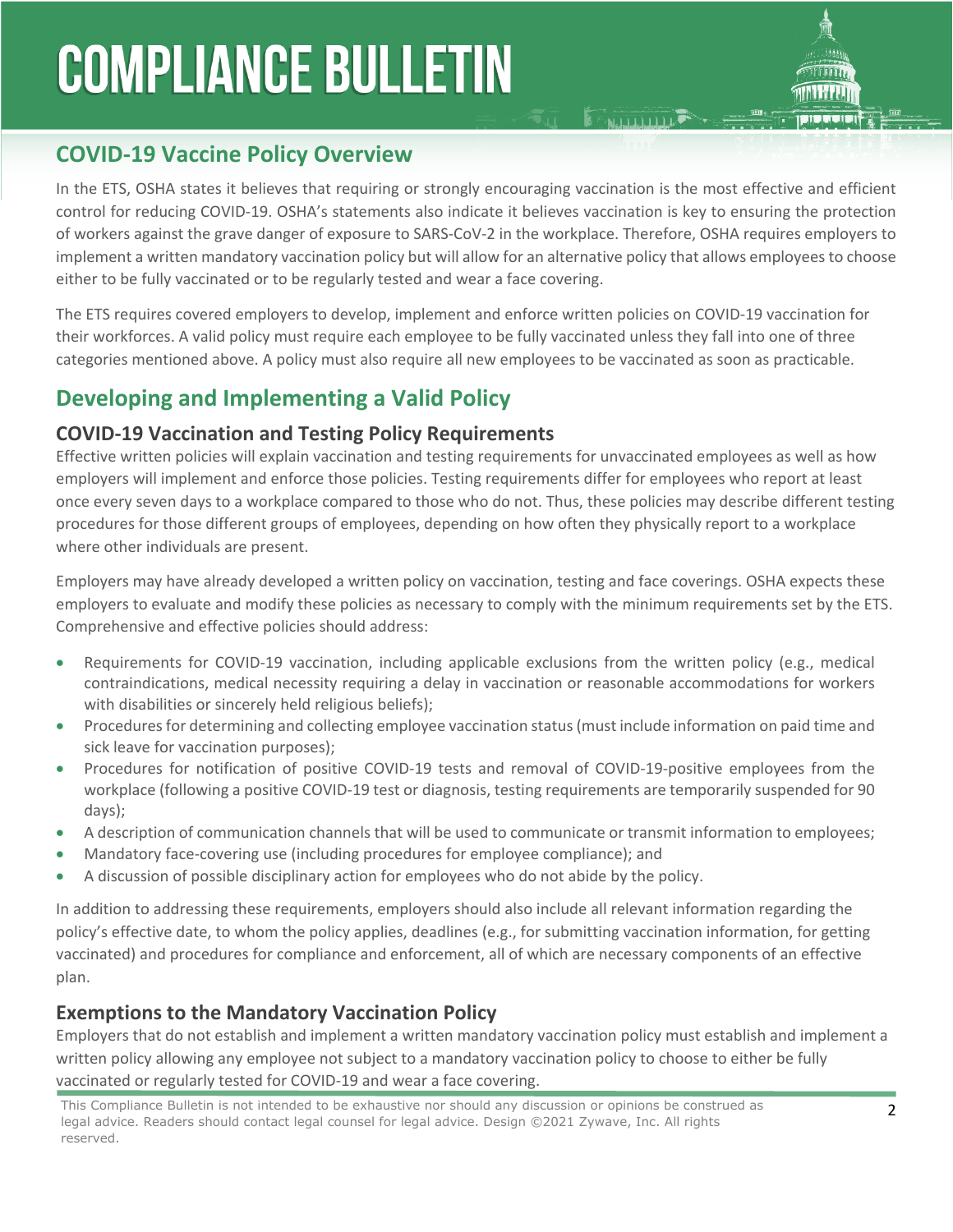## **COMPLIANCE BULLETIN**

Employers that choose the written policy for weekly testing and wearing a face covering must still offer their support for the vaccination and may not prevent employees from getting vaccinated.

In addition, under federal law, some employees may refuse to be vaccinated or wear face coverings on the basis that they are entitled to reasonable accommodations from their employer, absent undue hardship. Reasonable accommodations in these scenarios may apply to some individuals with:

- Disabilities, as defined by the Americans with Disabilities Act (ADA); and
- Sincerely held religious belief, practice or observance.

These requests should be carefully considered in light of the guidance issued by the Equal Employment Opportunity Commission (EEOC). The ETS clearly states that these accommodations exist independently of the OSH Act and, therefore, OSHA does not administer or enforce these laws.

As a result, comprehensive and effective policies should also address applicable exclusions from the written policy (e.g., medical contraindications, medical necessity requiring delay in vaccination, or reasonable accommodations for workers with disabilities or sincerely held religious beliefs).

#### **Accounting for Vaccinated and Unvaccinated Employees**

Given the exemptions to the ETS mandatory vaccination requirement, various workplaces may end up with both vaccinated and unvaccinated employees. For example, an employer with a mandatory vaccination policy might have employees who cannot be vaccinated for medical reasons.

Given the additional safety protocols under this standard for individuals who are not fully vaccinated, employers that have both vaccinated and unvaccinated employees will have to develop and include the relevant procedures for two sets of employees in their written policies.

The procedures for those who are fully vaccinated should contain all the information previously discussed relevant to establishing, implementing and enforcing a comprehensive written policy. However, the procedures applicable to employees who are not fully vaccinated (i.e., those who decline vaccination, those who are unable to receive vaccination and are entitled to reasonable accommodation, absent undue hardship to their employers) and those who are unable to provide proof of vaccination (who must be treated as not fully vaccinated) must include COVID-19 testing and facecovering use, respectively, unless the reasonable accommodation from vaccination removes the employee from the scope of § 1910.501 (e.g., full-time telework consistent with one of the exceptions in § 1910.501(b)(3)).

Having a comprehensive written policy will provide an effective, solid foundation for employees' COVID-19 vaccination programs while making it easier for employers to inform employees about the program-related policies and procedures.

#### **New Hires**

As an employer develops their written policy, they must address how the policy will apply to new employees. Although many new hires will be fully vaccinated, there should be procedures within the plan to collect information about:

- New employees' vaccination status;
- Determination of when an unvaccinated new hire must be vaccinated by; and
- Employers' use of the COVID-19 testing and face-covering policy. Employers must determine when COVID-19 testing and face-covering use will commence if an employee remains unvaccinated.